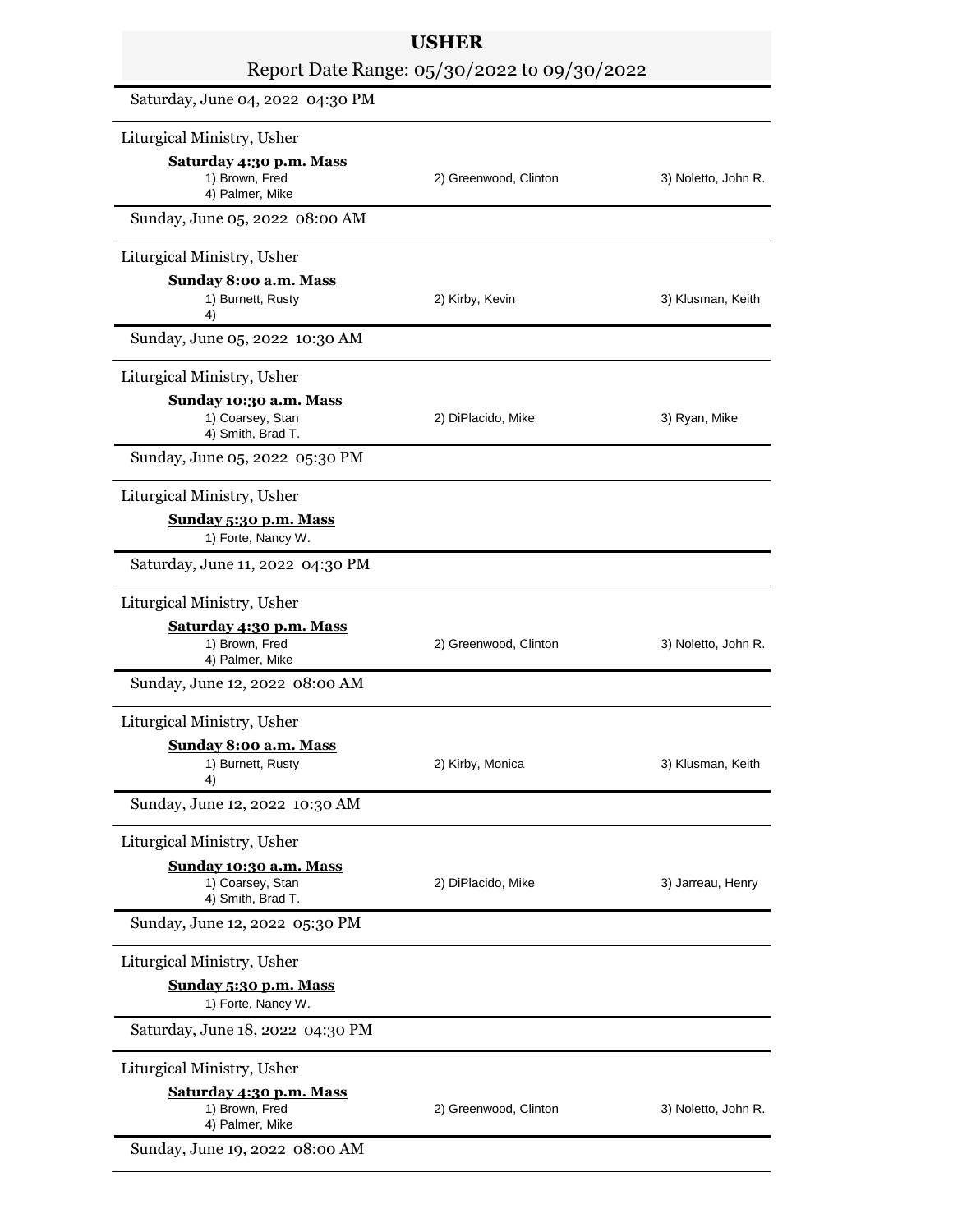| Liturgical Ministry, Usher                                          |                         |                     |
|---------------------------------------------------------------------|-------------------------|---------------------|
| Sunday 8:00 a.m. Mass                                               |                         |                     |
| 1) Burnett, Rusty<br>4)                                             | 2) Kirby, Kevin         | 3) Klusman, Keith   |
| Sunday, June 19, 2022 10:30 AM                                      |                         |                     |
| Liturgical Ministry, Usher                                          |                         |                     |
| Sunday 10:30 a.m. Mass                                              |                         |                     |
| 1) Coarsey, Stan<br>4) Ryan, Mike                                   | 2) DiPlacido, Mike      | 3) Jarreau, Henry   |
| Sunday, June 19, 2022 05:30 PM                                      |                         |                     |
| Liturgical Ministry, Usher                                          |                         |                     |
| <b>Sunday 5:30 p.m. Mass</b><br>1) Forte, Nancy W.                  | 2) Hunt, Christopher M. | 3) Hunt, Michael O. |
| Saturday, June 25, 2022 04:30 PM                                    |                         |                     |
| Liturgical Ministry, Usher                                          |                         |                     |
| Saturday 4:30 p.m. Mass                                             |                         |                     |
| 1) Brown, Fred<br>4) Palmer, Mike                                   | 2) Greenwood, Clinton   | 3) Noletto, John R. |
| Sunday, June 26, 2022 08:00 AM                                      |                         |                     |
| Liturgical Ministry, Usher                                          |                         |                     |
| Sunday 8:00 a.m. Mass                                               |                         |                     |
| 1) Burnett, Rusty<br>4)                                             | 2) Kirby, Monica        | 3) Klusman, Keith   |
| Sunday, June 26, 2022 10:30 AM                                      |                         |                     |
| Liturgical Ministry, Usher                                          |                         |                     |
| Sunday 10:30 a.m. Mass<br>1) DiPlacido, Mike                        |                         |                     |
| 4) Smith, Brad T.                                                   | 2) Jarreau, Henry J.    | 3) Ryan, Mike       |
| Sunday, June 26, 2022 05:30 PM                                      |                         |                     |
| Liturgical Ministry, Usher                                          |                         |                     |
| Sunday 5:30 p.m. Mass                                               |                         |                     |
| 1) Forte, Nancy W.<br>Saturday, July 02, 2022 04:30 PM              | 2) Hunt, Christopher M. | 3) Hunt, Michael O. |
|                                                                     |                         |                     |
| Liturgical Ministry, Usher                                          |                         |                     |
| <b>Saturday 4:30 p.m. Mass</b><br>1) Brown, Fred<br>4) Palmer, Mike | 2) Greenwood, Clinton   | 3) Noletto, John R. |
| Sunday, July 03, 2022 08:00 AM                                      |                         |                     |
| Liturgical Ministry, Usher                                          |                         |                     |
| Sunday 8:00 a.m. Mass                                               |                         |                     |
| 1) Kirby, Kevin<br>4)                                               | 2) Kirby, Monica        | 3) Klusman, Keith   |
| Sunday, July 03, 2022 10:30 AM                                      |                         |                     |
| Liturgical Ministry, Usher                                          |                         |                     |
| <b>Sunday 10:30 a.m. Mass</b><br>1) Coarsey, Stan                   | 2) DiPlacido, Mike      | 3) Ryan, Mike       |
| Sunday, July 03, 2022 05:30 PM                                      |                         |                     |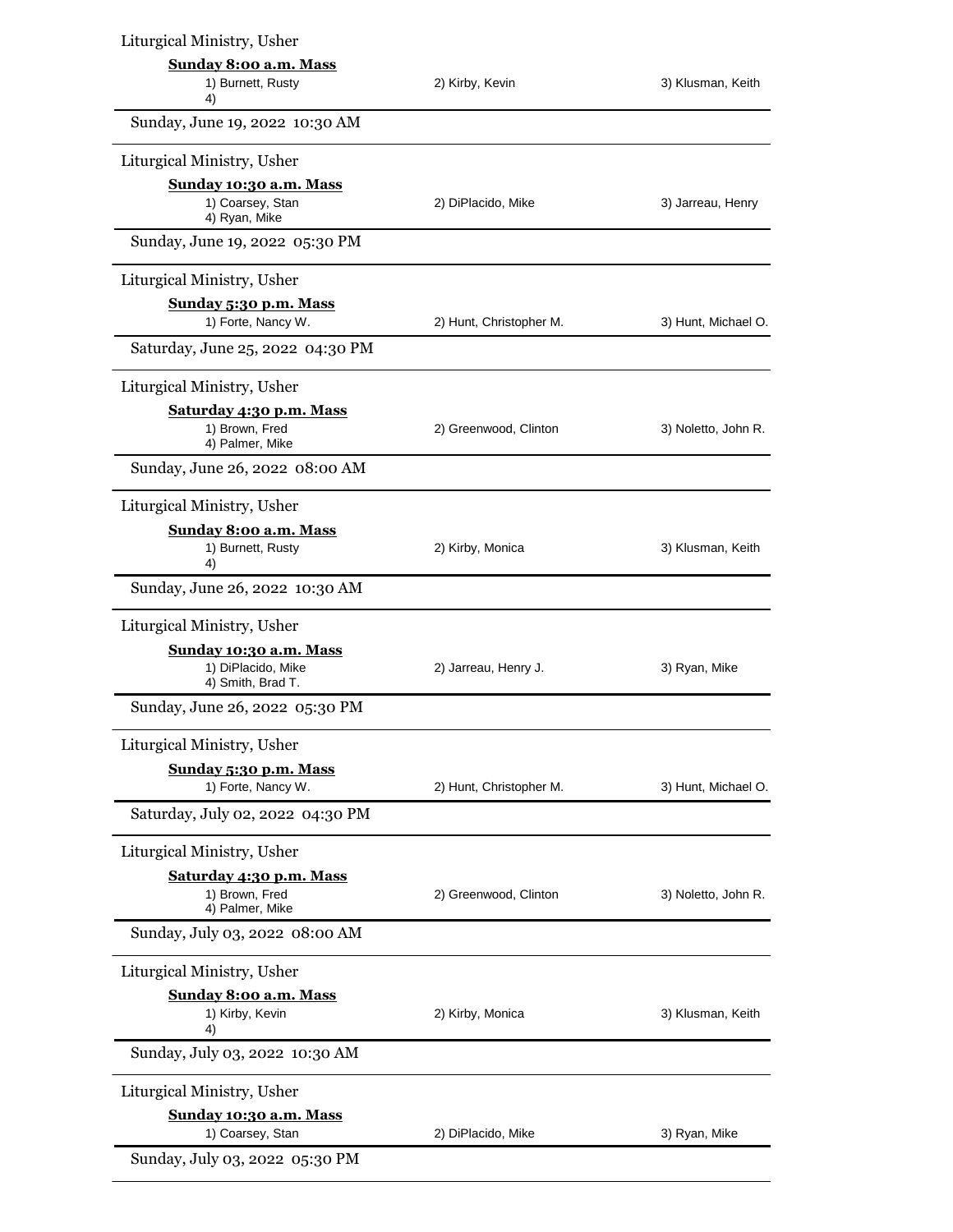| Liturgical Ministry, Usher                                      |                         |                     |
|-----------------------------------------------------------------|-------------------------|---------------------|
| Sunday 5:30 p.m. Mass<br>1) Forte, Nancy W.                     |                         |                     |
| Saturday, July 09, 2022 04:30 PM                                |                         |                     |
| Liturgical Ministry, Usher                                      |                         |                     |
| Saturday 4:30 p.m. Mass                                         |                         |                     |
| 1) Brown, Fred<br>4) Palmer, Mike                               | 2) Greenwood, Clinton   | 3) Noletto, John R. |
| Sunday, July 10, 2022 08:00 AM                                  |                         |                     |
| Liturgical Ministry, Usher                                      |                         |                     |
| Sunday 8:00 a.m. Mass<br>1) Burnett, Rusty<br>4)                | 2) Kirby, Kevin         | 3) Klusman, Keith   |
| Sunday, July 10, 2022 10:30 AM                                  |                         |                     |
| Liturgical Ministry, Usher                                      |                         |                     |
| Sunday 10:30 a.m. Mass<br>1) Coarsey, Stan                      | 2) DiPlacido, Mike      | 3) Ryan, Mike       |
| Sunday, July 10, 2022 05:30 PM                                  |                         |                     |
| Liturgical Ministry, Usher                                      |                         |                     |
| Sunday 5:30 p.m. Mass<br>1) Forte, Nancy W.                     |                         |                     |
| Saturday, July 16, 2022 04:30 PM                                |                         |                     |
| Liturgical Ministry, Usher                                      |                         |                     |
| Saturday 4:30 p.m. Mass<br>1) Brown, Fred<br>4) Palmer, Mike    | 2) Greenwood, Clinton   | 3) Noletto, John R. |
| Sunday, July 17, 2022 08:00 AM                                  |                         |                     |
| Liturgical Ministry, Usher                                      |                         |                     |
| Sunday 8:00 a.m. Mass<br>1) Burnett, Rusty<br>4)                | 2) Kirby, Kevin         | 3) Kirby, Monica    |
| Sunday, July 17, 2022 10:30 AM                                  |                         |                     |
| Liturgical Ministry, Usher                                      |                         |                     |
| Sunday 10:30 a.m. Mass<br>1) Coarsey, Stan<br>4) Smith, Brad T. | 2) DiPlacido, Mike      | 3) Jarreau, Henry   |
| Sunday, July 17, 2022 05:30 PM                                  |                         |                     |
| Liturgical Ministry, Usher                                      |                         |                     |
| Sunday 5:30 p.m. Mass<br>1) Forte, Nancy W.                     | 2) Hunt, Christopher M. | 3) Hunt, Michael O. |
| Saturday, July 23, 2022 04:30 PM                                |                         |                     |
| Liturgical Ministry, Usher                                      |                         |                     |
| Saturday 4:30 p.m. Mass<br>1) Brown, Fred<br>4) Palmer, Mike    | 2) Greenwood, Clinton   | 3) Noletto, John R. |
| Sunday, July 24, 2022 08:00 AM                                  |                         |                     |
|                                                                 |                         |                     |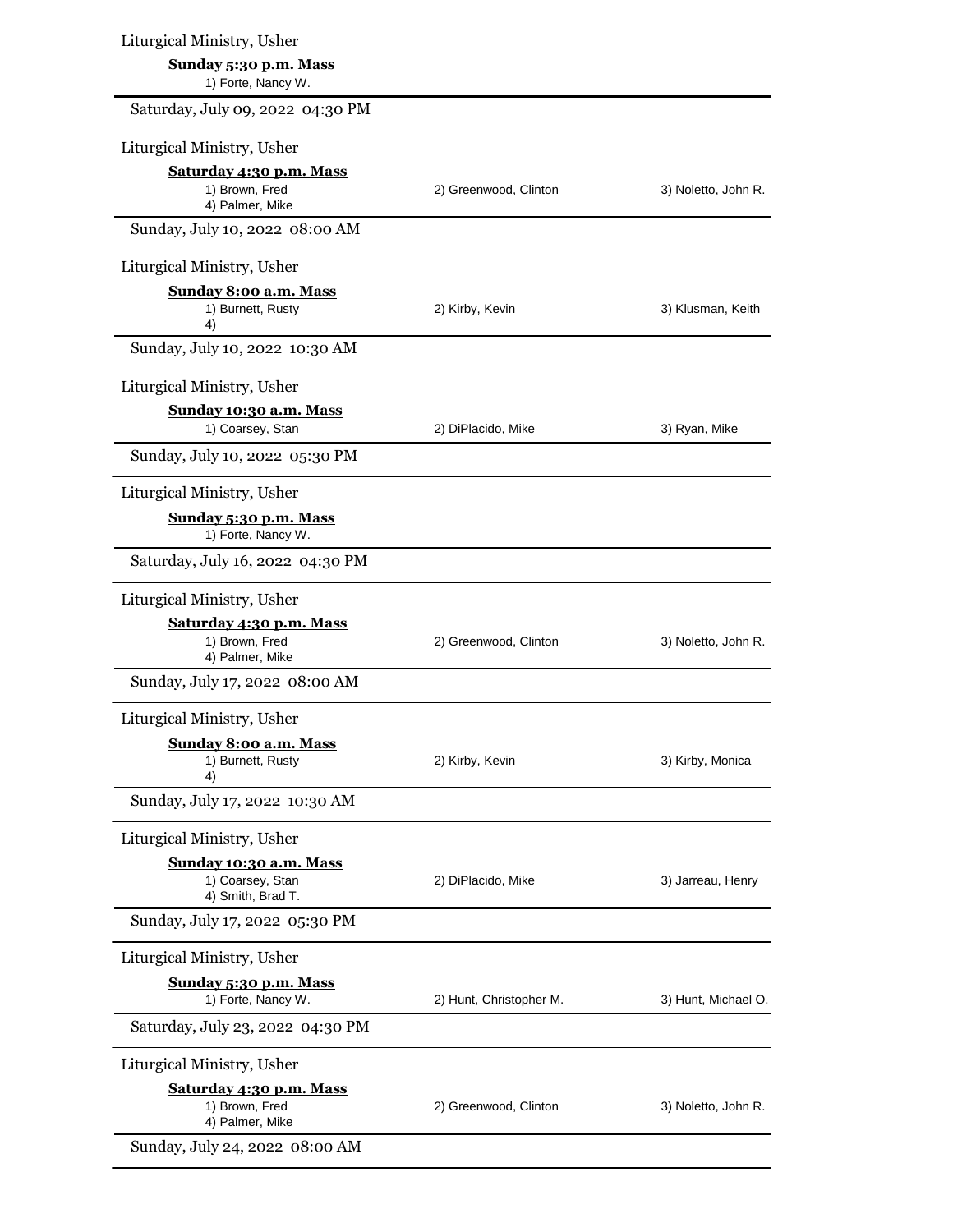| Liturgical Ministry, Usher                                               |                         |                     |
|--------------------------------------------------------------------------|-------------------------|---------------------|
| Sunday 8:00 a.m. Mass<br>1) Burnett, Rusty<br>4)                         | 2) Kirby, Kevin         | 3) Klusman, Keith   |
| Sunday, July 24, 2022 10:30 AM                                           |                         |                     |
| Liturgical Ministry, Usher                                               |                         |                     |
| Sunday 10:30 a.m. Mass<br>1) Coarsey, Stan<br>4) Smith, Brad T.          | 2) DiPlacido, Mike      | 3) Ryan, Mike       |
| Sunday, July 24, 2022 05:30 PM                                           |                         |                     |
| Liturgical Ministry, Usher                                               |                         |                     |
| Sunday 5:30 p.m. Mass<br>1) Forte, Nancy W.                              | 2) Hunt, Christopher M. | 3) Hunt, Michael O. |
| Saturday, July 30, 2022 04:30 PM                                         |                         |                     |
| Liturgical Ministry, Usher                                               |                         |                     |
| Saturday 4:30 p.m. Mass<br>1) Brown, Fred<br>4) Palmer, Mike             | 2) Greenwood, Clinton   | 3) Noletto, John R. |
| Sunday, July 31, 2022 08:00 AM                                           |                         |                     |
| Liturgical Ministry, Usher                                               |                         |                     |
| Sunday 8:00 a.m. Mass<br>1) Burnett, Rusty<br>4)                         | 2) Kirby, Kevin         | 3) Kirby, Monica    |
| Sunday, July 31, 2022 10:30 AM                                           |                         |                     |
| Liturgical Ministry, Usher                                               |                         |                     |
| Sunday 10:30 a.m. Mass<br>1) DiPlacido, Mike<br>4) Smith, Brad T.        | 2) Jarreau, Henry J.    | 3) Ryan, Mike       |
| Sunday, July 31, 2022 05:30 PM                                           |                         |                     |
| Liturgical Ministry, Usher                                               |                         |                     |
| Sunday 5:30 p.m. Mass<br>1) Forte, Nancy W.                              | 2) Hunt, Christopher M. | 3) Hunt, Michael O. |
| Saturday, August 06, 2022 04:30 PM                                       |                         |                     |
| Liturgical Ministry, Usher                                               |                         |                     |
| Saturday 4:30 p.m. Mass<br>1) Brown, Fred<br>4) Palmer, Mike             | 2) Greenwood, Clinton   | 3) Noletto, John R. |
| Sunday, August 07, 2022 08:00 AM                                         |                         |                     |
| Liturgical Ministry, Usher                                               |                         |                     |
| <b>Sunday 8:00 a.m. Mass</b><br>1) Burnett, Rusty<br>4)                  | 2) Kirby, Monica        | 3) Klusman, Keith   |
| Sunday, August 07, 2022 10:30 AM                                         |                         |                     |
| Liturgical Ministry, Usher                                               |                         |                     |
| <b>Sunday 10:30 a.m. Mass</b><br>1) DiPlacido, Mike<br>4) Spikes, Willie | 2) Ryan, Mike           | 3) Smith, Brad T.   |
|                                                                          |                         |                     |

Sunday, August 07, 2022 05:30 PM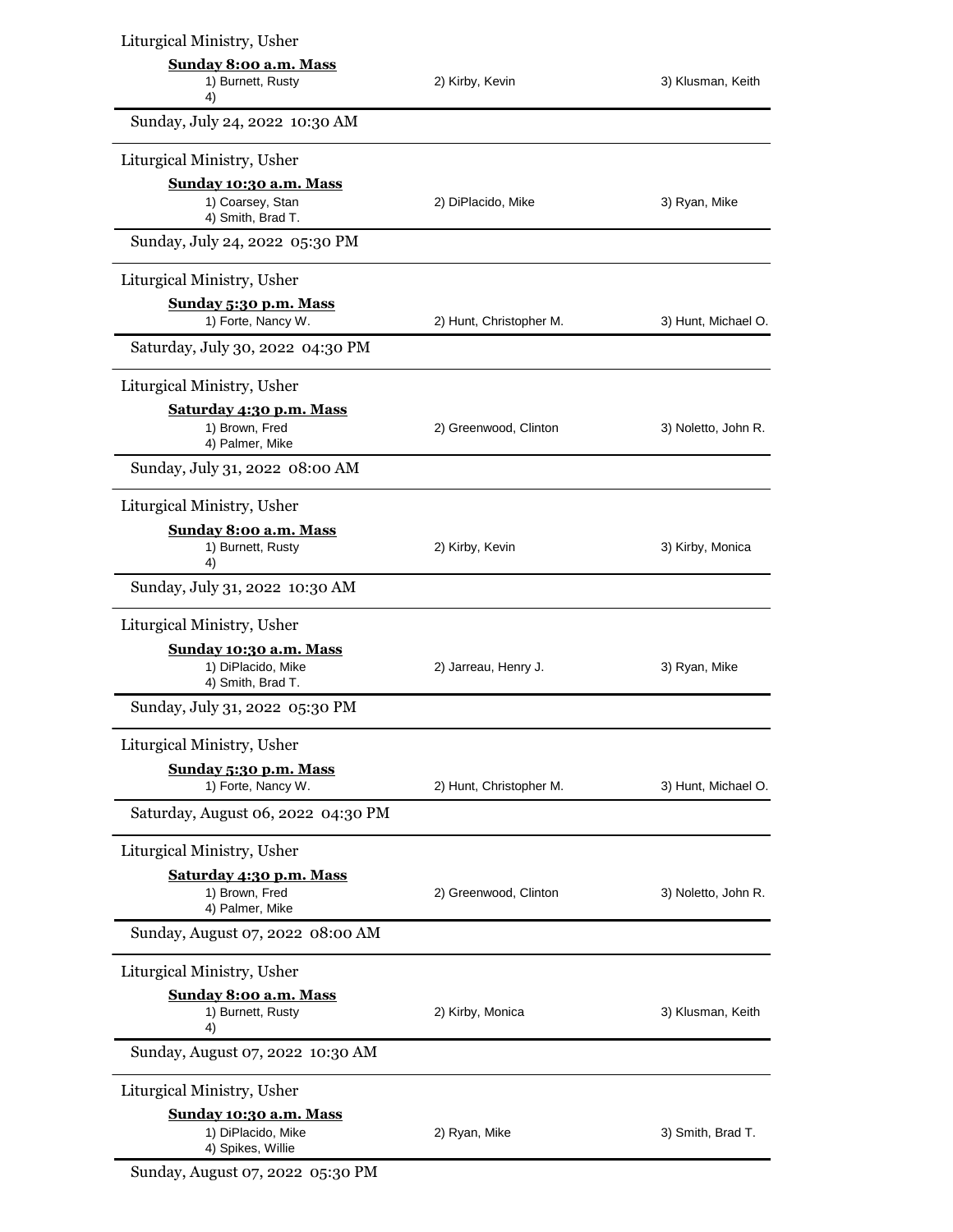| Liturgical Ministry, Usher                                          |                         |                     |
|---------------------------------------------------------------------|-------------------------|---------------------|
| Sunday 5:30 p.m. Mass<br>1) Forte, Nancy W.                         | 2) Hunt, Christopher M. | 3) Hunt, Michael O. |
| Saturday, August 13, 2022 04:30 PM                                  |                         |                     |
| Liturgical Ministry, Usher                                          |                         |                     |
| Saturday 4:30 p.m. Mass<br>1) Brown, Fred<br>4) Palmer, Mike        | 2) Greenwood, Clinton   | 3) Noletto, John R. |
| Sunday, August 14, 2022 08:00 AM                                    |                         |                     |
| Liturgical Ministry, Usher                                          |                         |                     |
| <b>Sunday 8:00 a.m. Mass</b><br>1) Burnett, Rusty<br>4)             | 2) Kirby, Kevin         | 3) Klusman, Keith   |
| Sunday, August 14, 2022 10:30 AM                                    |                         |                     |
| Liturgical Ministry, Usher                                          |                         |                     |
| Sunday 10:30 a.m. Mass<br>1) Coarsey, Stan<br>4) Spikes, Willie     | 2) DiPlacido, Mike      | 3) Smith, Brad T.   |
| Sunday, August 14, 2022 05:30 PM                                    |                         |                     |
| Liturgical Ministry, Usher                                          |                         |                     |
| Sunday 5:30 p.m. Mass<br>1) Forte, Nancy W.                         | 2) Hunt, Christopher M. | 3) Hunt, Michael O. |
| Saturday, August 20, 2022 04:30 PM                                  |                         |                     |
| Liturgical Ministry, Usher                                          |                         |                     |
| Saturday 4:30 p.m. Mass<br>1) Brown, Fred<br>4) Palmer, Mike        | 2) Greenwood, Clinton   | 3) Noletto, John R. |
| Sunday, August 21, 2022 08:00 AM                                    |                         |                     |
| Liturgical Ministry, Usher                                          |                         |                     |
| Sunday 8:00 a.m. Mass<br>1) Burnett, Rusty<br>4) Klusman, Keith     | 2) Kirby, Kevin         | 3) Kirby, Monica    |
| Sunday, August 21, 2022 10:30 AM                                    |                         |                     |
| Liturgical Ministry, Usher                                          |                         |                     |
| Sunday 10:30 a.m. Mass<br>1) Jarreau, Henry J.<br>4) Spikes, Willie | 2) Ryan, Mike           | 3) Smith, Brad T.   |
| Sunday, August 21, 2022 05:30 PM                                    |                         |                     |
| Liturgical Ministry, Usher                                          |                         |                     |
| Sunday 5:30 p.m. Mass<br>1) Forte, Nancy W.                         | 2) Hunt, Christopher M. | 3) Hunt, Michael O. |
| Saturday, August 27, 2022 04:30 PM                                  |                         |                     |
| Liturgical Ministry, Usher                                          |                         |                     |
| Saturday 4:30 p.m. Mass<br>1) Brown, Fred<br>4) Palmer, Mike        | 2) Greenwood, Clinton   | 3) Noletto, John R. |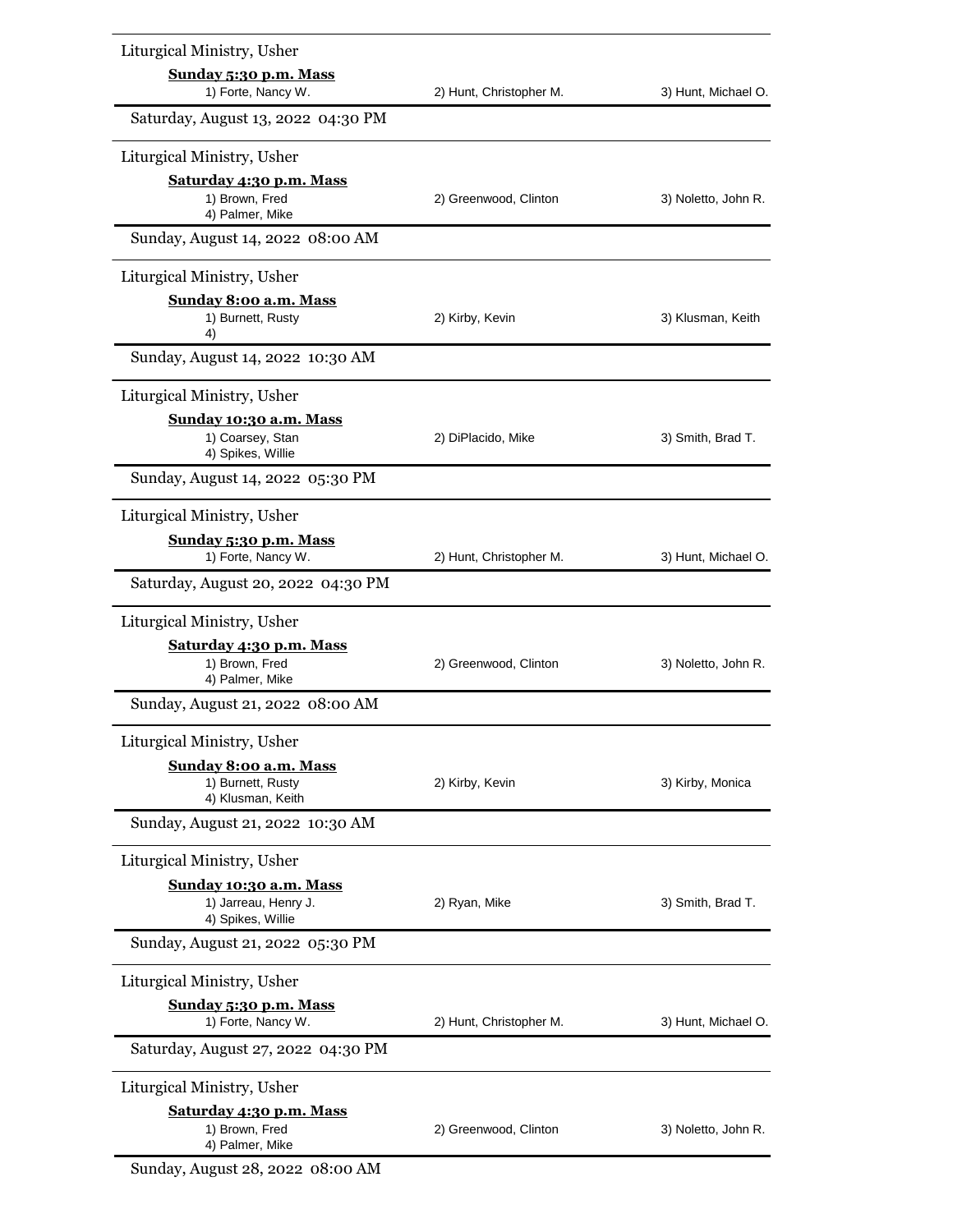| Liturgical Ministry, Usher                                             |                         |                     |
|------------------------------------------------------------------------|-------------------------|---------------------|
| Sunday 8:00 a.m. Mass                                                  |                         |                     |
| 1) Burnett, Rusty<br>4)                                                | 2) Kirby, Monica        | 3) Klusman, Keith   |
| Sunday, August 28, 2022 10:30 AM                                       |                         |                     |
| Liturgical Ministry, Usher                                             |                         |                     |
| Sunday 10:30 a.m. Mass<br>1) Coarsey, Stan<br>4) Spikes, Willie        | 2) DiPlacido, Mike      | 3) Jarreau, Henry   |
| Sunday, August 28, 2022 05:30 PM                                       |                         |                     |
| Liturgical Ministry, Usher                                             |                         |                     |
| <u>Sunday 5:30 p.m. Mass</u><br>1) Forte, Nancy W.                     | 2) Hunt, Christopher M. | 3) Hunt, Michael O. |
| Saturday, September 03, 2022 04:30 PM                                  |                         |                     |
| Liturgical Ministry, Usher                                             |                         |                     |
| Saturday 4:30 p.m. Mass<br>1) Brown, Fred<br>4) Palmer, Mike           | 2) Greenwood, Clinton   | 3) Noletto, John R. |
| Sunday, September 04, 2022 08:00 AM                                    |                         |                     |
| Liturgical Ministry, Usher                                             |                         |                     |
| <b>Sunday 8:00 a.m. Mass</b><br>1) Burnett, Rusty<br>4)                | 2) Kirby, Kevin         | 3) Klusman, Keith   |
| Sunday, September 04, 2022 10:30 AM                                    |                         |                     |
| Liturgical Ministry, Usher                                             |                         |                     |
| <u>Sunday 10:30 a.m. Mass</u><br>1) Coarsey, Stan<br>4) Smith, Brad T. | 2) Jarreau, Henry J.    | 3) Ryan, Mike       |
| Sunday, September 04, 2022 05:30 PM                                    |                         |                     |
| Liturgical Ministry, Usher                                             |                         |                     |
| Sunday 5:30 p.m. Mass<br>1) Forte, Nancy W.                            | 2) Hunt, Christopher M. | 3) Hunt, Michael O. |
| Saturday, September 10, 2022 04:30 PM                                  |                         |                     |
| Liturgical Ministry, Usher                                             |                         |                     |
| Saturday 4:30 p.m. Mass                                                |                         |                     |
| 1) Brown, Fred<br>4) Palmer, Mike                                      | 2) Greenwood, Clinton   | 3) Noletto, John R. |
| Sunday, September 11, 2022 08:00 AM                                    |                         |                     |
| Liturgical Ministry, Usher                                             |                         |                     |
| Sunday 8:00 a.m. Mass<br>1) Burnett, Rusty<br>4)                       | 2) Kirby, Monica        | 3) Klusman, Keith   |
| Sunday, September 11, 2022 10:30 AM                                    |                         |                     |
| Liturgical Ministry, Usher                                             |                         |                     |
| Sunday 10:30 a.m. Mass                                                 |                         |                     |
| 1) DiPlacido, Mike<br>4) Spikes, Willie                                | 2) Jarreau, Henry J.    | 3) Smith, Brad T.   |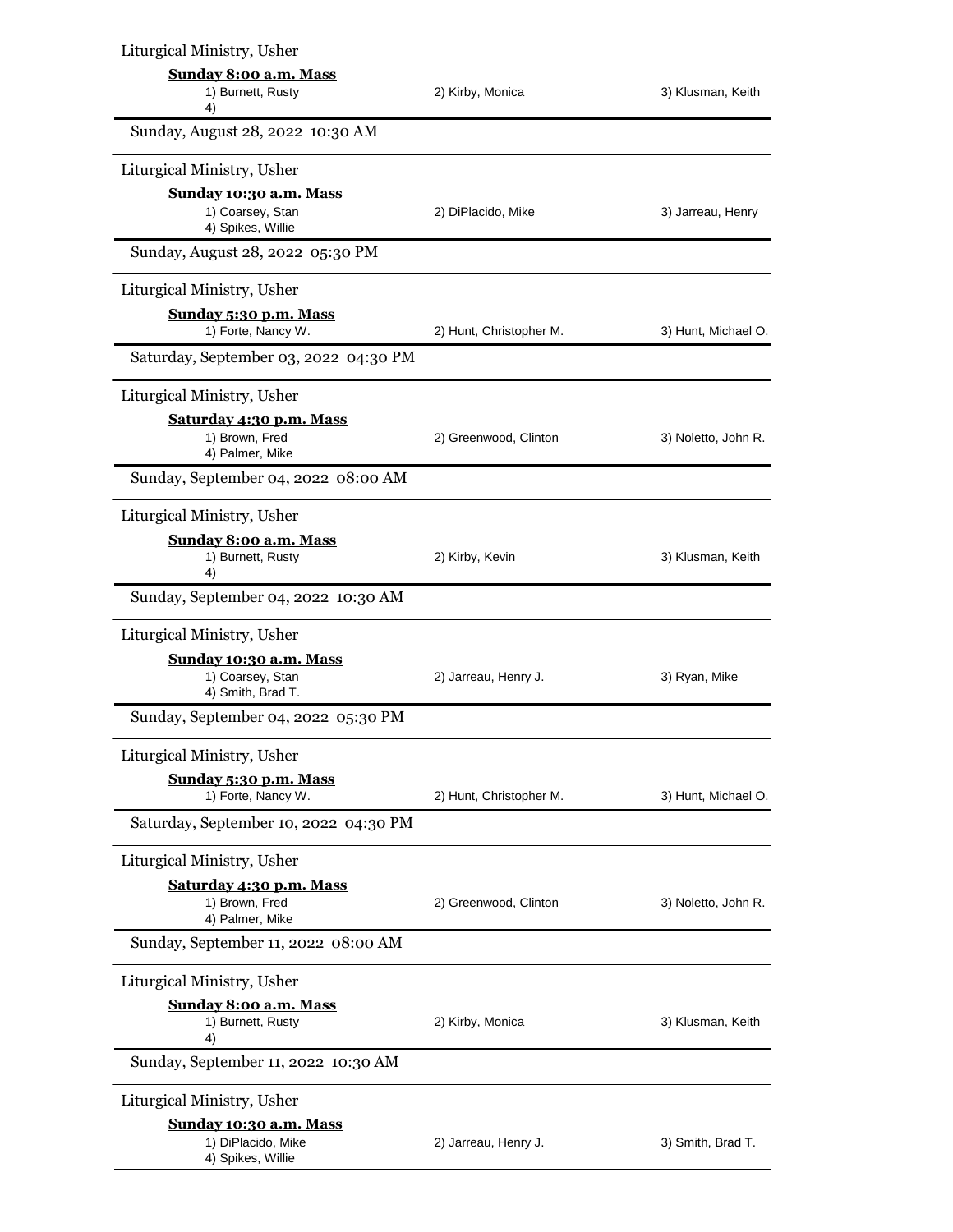| Liturgical Ministry, Usher                                               |                         |                     |
|--------------------------------------------------------------------------|-------------------------|---------------------|
| <u>Sunday 5:30 p.m. Mass</u><br>1) Forte, Nancy W.                       | 2) Hunt, Christopher M. | 3) Hunt, Michael O. |
| Saturday, September 17, 2022 04:30 PM                                    |                         |                     |
| Liturgical Ministry, Usher                                               |                         |                     |
| <u>Saturday 4:30 p.m. Mass</u><br>1) Brown, Fred<br>4) Palmer, Mike      | 2) Greenwood, Clinton   | 3) Noletto, John R. |
| Sunday, September 18, 2022 08:00 AM                                      |                         |                     |
| Liturgical Ministry, Usher                                               |                         |                     |
| Sunday 8:00 a.m. Mass<br>1) Kirby, Kevin                                 | 2) Kirby, Monica        | 3)                  |
| Sunday, September 18, 2022 10:30 AM                                      |                         |                     |
| Liturgical Ministry, Usher                                               |                         |                     |
| Sunday 10:30 a.m. Mass<br>1) Coarsey, Stan<br>4) Spikes, Willie          | 2) Jarreau, Henry J.    | 3) Ryan, Mike       |
| Sunday, September 18, 2022 05:30 PM                                      |                         |                     |
| Liturgical Ministry, Usher                                               |                         |                     |
| Sunday 5:30 p.m. Mass<br>1) Forte, Nancy W.                              | 2) Hunt, Christopher M. | 3) Hunt, Michael O. |
| Saturday, September 24, 2022 04:30 PM                                    |                         |                     |
| Liturgical Ministry, Usher                                               |                         |                     |
| Saturday 4:30 p.m. Mass<br>1) Brown, Fred<br>4) Palmer, Mike             | 2) Greenwood, Clinton   | 3) Noletto, John R. |
| Sunday, September 25, 2022 08:00 AM                                      |                         |                     |
| Liturgical Ministry, Usher                                               |                         |                     |
| <b>Sunday 8:00 a.m. Mass</b><br>1) Burnett, Rusty<br>4)                  | 2) Kirby, Kevin         | 3) Kirby, Monica    |
| Sunday, September 25, 2022 10:30 AM                                      |                         |                     |
| Liturgical Ministry, Usher                                               |                         |                     |
| <u>Sunday 10:30 a.m. Mass</u><br>1) DiPlacido, Mike<br>4) Spikes, Willie | 2) Jarreau, Henry J.    | 3) Smith, Brad T.   |
| Sunday, September 25, 2022 05:30 PM                                      |                         |                     |
| Liturgical Ministry, Usher                                               |                         |                     |
| Sunday 5:30 p.m. Mass<br>1) Forte, Nancy W.                              | 2) Hunt, Christopher M. | 3) Hunt, Michael O. |
| Printed On: Tuesday, 10 May 2022                                         |                         |                     |